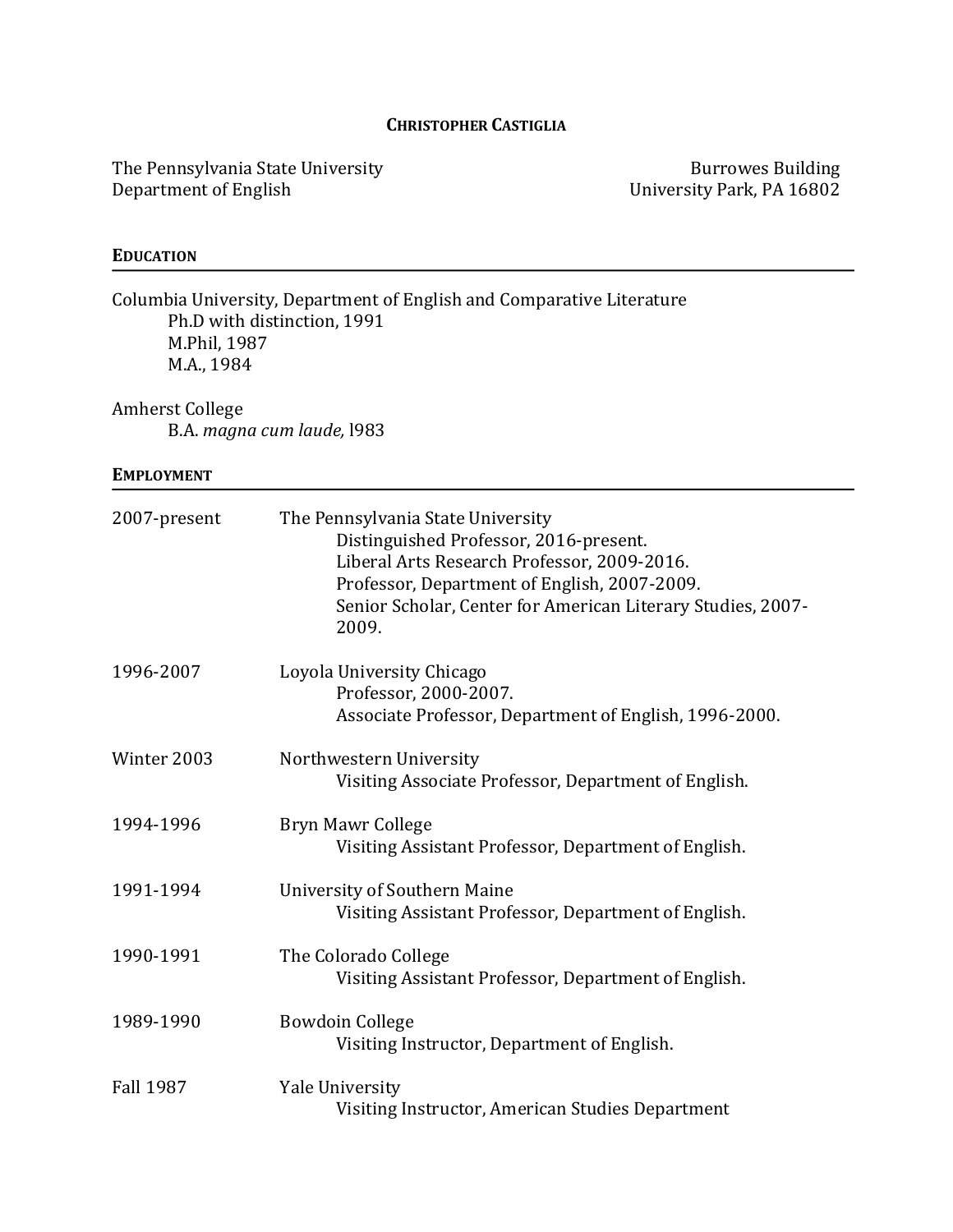*Neither the Time Nor the Place: New Approaches to Nineteenth-Century American Literature* (edited with Susan Gillman). University of Pennsylvania Press, Under contract.

The Practice of Hope: Literary Criticism in Disenchanted Times. NYU Press, Spring 2017.

- *If Memory Serves: Gay Men, AIDS, and the Promise of the Queer Paste* (with Christopher Reed). University of Minnesota Press, 2011. 259 pp.
- Interior States: Institutional Consciousness and the Inner Life of Democracy in the Antebellum U.S. New Americanist Series, Duke University Press, 2008. 366 pp.
- *Bound and Determined: Captivity, Culture-Crossing and White Womanhood From Mary Rowlandson to Patty Hearst.* Women in Culture and Society Series, University of Chicago Press, 1996. 268 pp.

#### **SCHOLARLY EDITIONS**

Walt Whitman, *Franklin Evans* (with Glenn Hendler, Notre Dame University). Duke University Press. July 2007. Second printing 2009.

#### **EDITORSHIP**

Co-editor (with Dana Nelson, Vanderbilt University) *[19: the Journal of Nineteenth-Century Americanists*, a twice-yearly publication from the University of Pennsylvania Press. 2012-2017

#### **EDITED JOURNAL ISSUES**

*Early American Literature* 37.1 (2002).

Special Issue: Early American Interiority. Co-edited with Julia A. Stern, Northwestern University.

#### *American Literature* 76.3 (2004).

Special Issue: Aesthetics and the  $End(s)$  of American Cultural Studies. Co-edited with Russ Castronovo, University of Wisconsin, Madison.

## *ESQ* (2009).

Special Issue: Come Again? New Approaches to 19c. Sexuality/Textuality. Co-edited with Christopher Looby, University of California, Los Angeles.

*Leviathan* 12.3 (2010).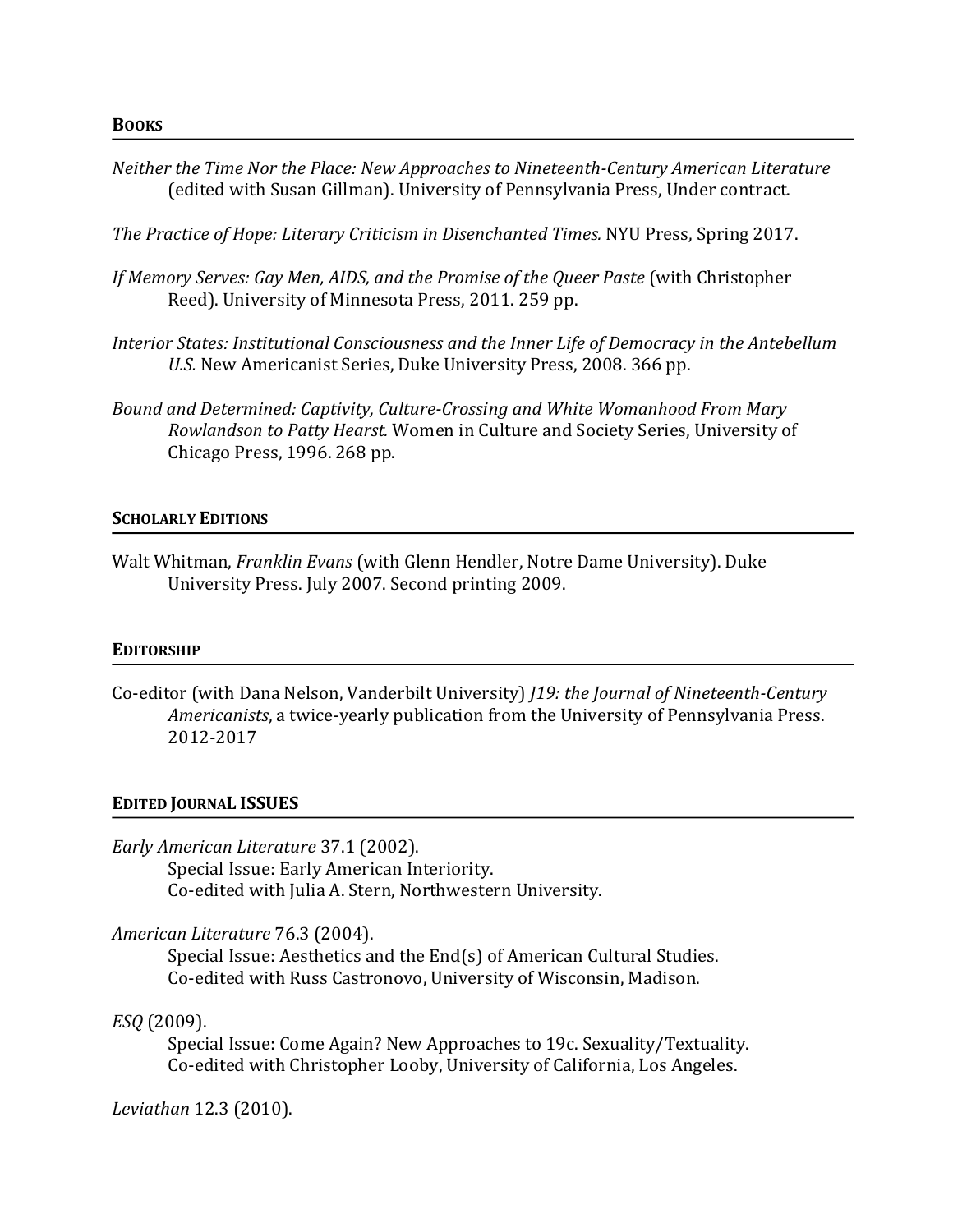Special Issue: "Melville and His Critics"

### **EDITORIAL BOARD MEMBERSHIPS**

*ESQ*, 2007-2011. *PMLA*, 2006-2008. *American Literature*, 1999-2002. *Humanities*, 2017-

### **ARTICLES**

"Occult Materialisms." *Speculative Realisms in the Nineteenth Century*. Christian Haines, Mark Noble, and Renee Bergland, eds. Columbia University Press, in process.

"Flourishing Spirits."

Literary Studies and Human Flourishing. Heather Love and Jim English, eds. Cambridge University Press, under contract

- "The Spirit of Democracy." *Democracies in America*. Bert Emerson and Greg Laski, eds. New York University Press, under contract.
- "Reading Ahab Blind." Rethinking Ahab. Meredith Farmer and Jonathan Schroeder, eds. University of Minnesota Press, forthcoming.
- "Nathaniel Hawthorne and Theodore Winthrop." Nineteenth-Century American Literature in *Transition.* Ed. Justine Murison. Cambridge Univerisity Press, under contract.
- "A is for Aria." Nathaniel Hawthorne Review, forthcoming.
- "Reading Whitman in Disenchanted Times." *New Approaches to Walt Whitman*. Ed. by Matt Cohen. Cambridge University Press, under Contract.
- "Approaching Ahab Blind." *J19: the Journal of Nineteenth-Century Americanists.* March 2018.
- "Not-at-Home Movies: the Short Films of Cyrus Pinkham" (with Christopher Reed). *Poets of* their Own Acts: the Aesthetics of New England's Amateur Films. Ed. Martha McNamara and Karan Sheldon. Indiana University Press, 2017. Winner, Society for Cinema and Media Studies Society Best Edited Collection Prize, 2018.
- "Twists and Turns" in *Turns of Events*, ed. Hester Blum. Philadelphia: Univ. of Pennsylvania Press, 2016.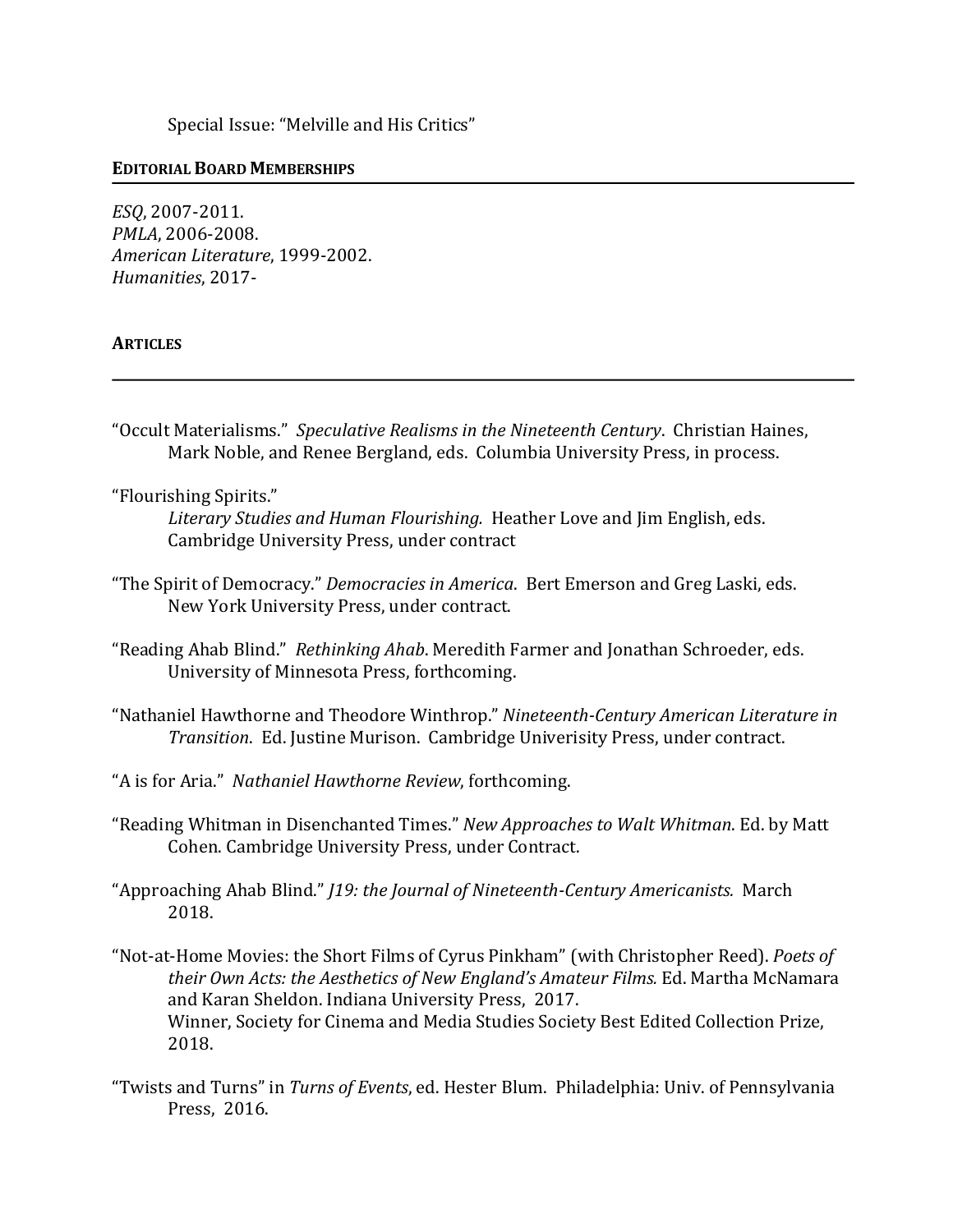- "Mourning and Memory" (with Christopher Reed). Art AIDS America. Ed. Jonathan Katz and Rock Hushka. Exhibition Catalog, Tacoma Museum of Art, Fall 2016.
- "Hope for Critique?" *Critique and Post-Critique.* Ed. Elizabeth Anker and Rita Felski. Duke University Press, Fall 2016.

"Revolution is a Fiction," *Early American Literature*, 51.2 (Fall 2016): 397-419.

- "Same-Sex Friendship and the Rise of Modern Sexuality." *The Cambridge Companion to Gay and Lesbian Literature*. Ed. Ellen McCullum, 2014.
- "Cold War Allegories and the Politics of Criticism" in The Cambridge Companion to Herman Melville, ed. Robert S. Levine, 2014.
- "Critiquiness." *English Language Notes,* 51.2 (Fall/Winter 2013): 79.
- "Aesthetics Beyond the Actual" in *Aesthetic Dimensions of American Literature*. New York: Columbia University Press (2012): 117-136.
- "Melville and His Readers," *Leviathan*, 13.1 (2011): 5-9.
- "Teaching, Hopefully." *Journal of Narrative Theory*, 41.2 (2011): 182.
- "Community Reading and Social Imagination" (with Michael Berube, Hester Blum, and Julia Kasdorf), *PMLA* (March 2010): 418-425.
- "Past Burning: the (Post-)Traumatic Crisis of (Post-)Queer Theory" in *States of Emergency*. Ed. Russ Castronovo and Susan Gillman. Chapel Hill: Univ. of North Carolina Press  $(2009): 67-89.$
- "'A Democratic and Fraternal Humanism': The Cant of Pessimism and Newton Arvin's Queer Socialism." American Literary History 21, 1. (Spring 2009): 159.
- "Alienated Affections: Hawthorne and Melville's Trans-Intimate Relationship." *Hawthorne* and Melville: Writing Relationship. Ed. Jana Angersinger and Leland S. Person, Jr. Athens: Univ. of Georgia Press (2008). Solicited essay.
- "Interiority." *Keywords of American Cultural Studies.* Ed. Bruce Burgett and Glenn Hendler. NYU Press (2007). Solicited essay.
- "*Pierre's* Bad Associations: The Future of Public Life in the Institutional Nation." *Global Melville.* Ed. Wyn Kelly. Blackwell (2006): 197-213. Solicited essay.
- "A 'Hive of Subtlety': Aesthetics and the End(s) of Cultural Studies" (with Russ Castronovo), *American Literature* 76.3. September (2004): 423-435.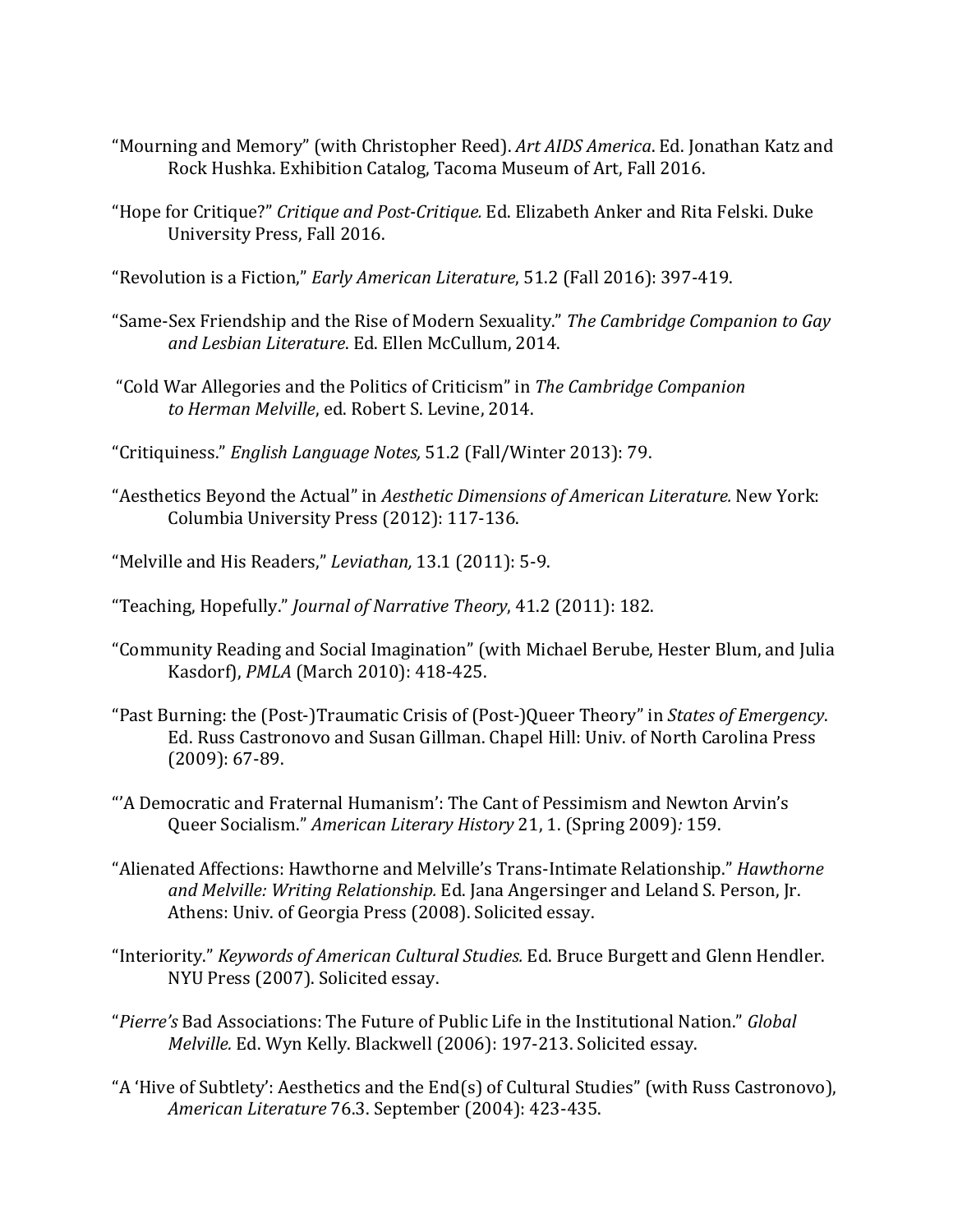- "Reform and Nineteenth-Century American Fiction," The Blackwell Companion to American Fiction, 1780-1865. Ed. Shirley Samuels. Blackwell (2004): 274-284. Solicited essay.
- "The Marvelous Queer Interiors of *The House of the Seven Gables," The Cambridge Companion to Hawthorne*. Ed. Richard Millington. Cambridge Univ. Press (2004): 186-206. Solicited essay. Reprinted in *The House of the Seven Gables: a Critical* Edition. Ed. Robert S. Levine. Norton, 2005. Solicited essay.
- "I found a life of freedom all my fancy had pictured it to be': Hannah Crafts's Visual Speculation and the Inner Life of Slavery," In Search of Hannah Crafts. Ed. Henry Louis Gates, Jr. and Hollis Robbins. Basic Books (2003): 231-253. Solicited essay.
- "Ah yes, I remember it well': Memory, Mass Media, and Queer Culture in *Will & Grace*" (with Christopher Reed). *Cultural Critique* 56 (winter 2004): 158-188. Reprinted in *Television: the Critical View*, ed. Horace Newcomb, Oxford University Press, and in *Sexual Identities and Communication in Everyday Life*, ed. Karan Lovaas and Lee Jenkins, Sage Publications, 2007.

"Early American Interiority" (w/ Julia A. Stern). *Early American Literature* 37.1 (2002): 1-7.

- "Abolition's Racial Interiors and the Making of White Civic Depth."" *American Literary History* 14.1 (Spring 2002): 32-59. Reprinted in *Nineteenth Century Literary Criticism,* Vol. 149. Gale, 2005.
- "The Genealogy of a Democratic Crush" in *Materializing Democracy*. Ed. Dana D. Nelson and Russ Castronovo. Duke Univ. Press (2002): 195-217.
- "Where I'm Coming From: Memory, Location, and the (Un)Making of National Subjectivity" in Personal Effects. Ed. David Bleich and Deborah Holdstein. Utah State University Press (December 2001): 317-334.
- "Sex Panics, Sex Publics, Sex Memories." boundary 2 27.2 (2000): 149-175.
- "The Way We Were: Remembering the Gay '70s" in *The Seventies: The Age of Glitter in* Popular Culture. Ed. Shelton Waldrep. Routledge (1999): 206-223.
- "The Wideness of Fiction: From Captivity Narrative to Captivity Romance" (reprint). *Nineteenth-Century Literary Criticism* Gale (1999).
- "Pedagogical Discipline and the Creation of White Citizenship: John Witherspoon, Robert Finley, and the Colonization Society." *Early American Literature* 33.2 (Summer l998): 192-214.

"Captives in History: Susanna Rowson's *Reuben and Rachel*" in *Redefining the Political*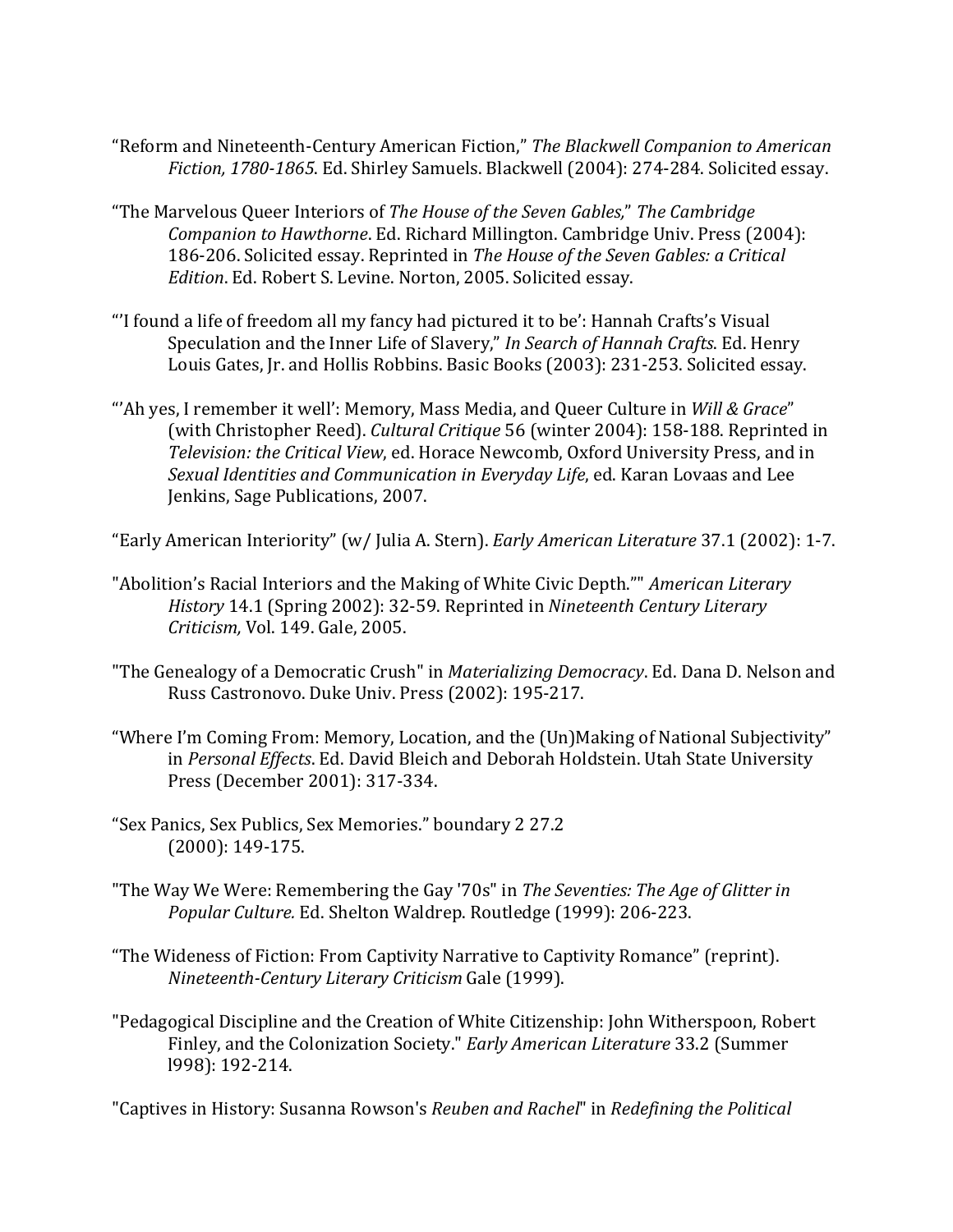*Novel*. Ed. Sharon Harris. Univ. of Tennessee Press (1995): 23-42.

- "Rebel Without a Closet," in *Engendering Men*. Ed. Joseph Allen Boone and Michael Cadden. Routledge (1990). Reprinted in *Homosexuality and Homosexuals in the Arts*. Ed. Wayne R. Dynes and Stephen Donaldson. Garland (1992): 207-221.
- "In Praise of Extra-vagant Women: Catharine Sedgwick and the Captivity Romance," *Legacy* 6.2 (January 1990): 3-16.

#### **MEDIA**

- Nippon Television. Taped television interview about Patricia Hearst. Aired in Japan, December 3, 2000.
- NPR "Odyssey" with Gretchen Halfrich. Live interview on captivity narratives. February 17, 2003.

#### **REVIEWS**

- Melissa Sizemore, *American Enchantment*. *Early American Literature.*
- Martha Schoolman, *Abolitionist Geographies. Journal of American History*, 102.3 (April 2015): 877-878.
- Robert S. Levine, *Dislocating Race and Nation: Episodes in Nineteenth-Century Literary Nationalism. Modern Philology,* 109.3 (2012): 200-203.
- Marianne Noble, *The Masochistic Pleasures of Sentimental Literature*. Modern Philology, 101.4 (2004): 641-645
- Christopher Nealon, *Foundlings: Lesbian and Gay Historical Emotion Before Stonewall. Journal of American History,* 89 (March 2003): 1590-1591.
- Harold Bush Jr., *American Declarations: Rebellion and Repentance in American Cultural History*. *Journal of American History,* 88 (June 2001).
- Rebecca Faery, *Cartographies of Desire: Captivity, Race, & Sex in the Shaping of an American Nation. Early American Literature,* 36 (August 2001): 127-132.
- James Hartman, *The Providential Tale and the Birth of American Literature. Modern Philology.* (August 2001): 118-121*.*
- Nancy Schnog and Joel Pfister, Eds., *Inventing the Psychological: Toward a Cultural History* of Emotional Life in America. American Literature (December 1999): 829-830.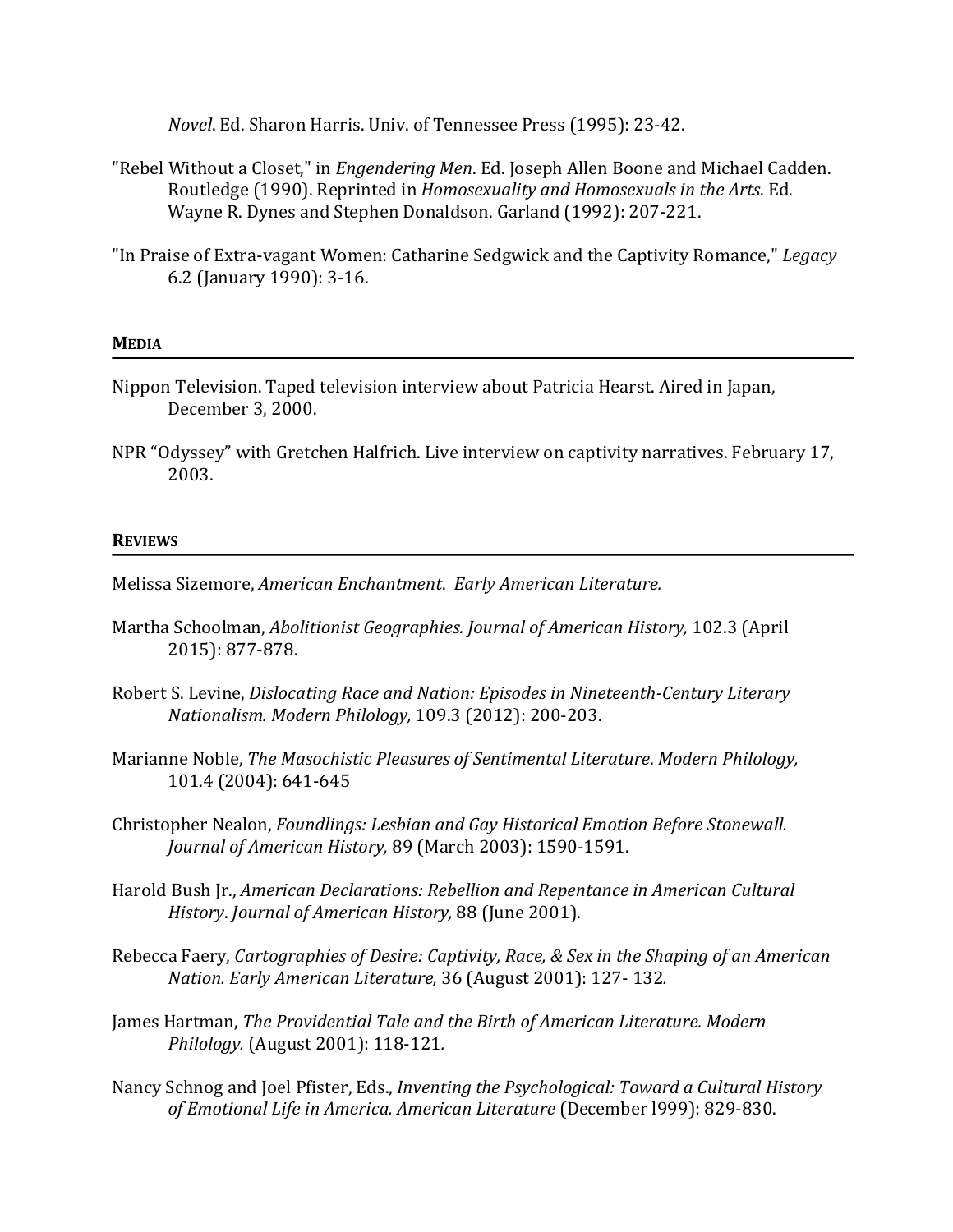- William Scheick, Authority and Female Authorship in Colonial America. ANQ: a Quarterly of Short Articles, Reviews, and Notes (Winter 1999): 53-56.
- John Carlos Rowe, At Emerson's Tomb: The Politics of Classic American Literature. American *Literature* (March 1999): 177-178.
- Michele Burnham, *Captivity and Sentiment: Cultural Exchange in American Literature, 1682-*1861. Early American Literature (Winter 1998): 328-330.
- Christopher Newfield, *The Emerson Effect: Individualism and Submission in America. American Literature* (September l997): 624-625.

Eve Kosofsky Sedgwick, Between Men. Critical Texts (Fall 1986).

#### **INVITED LECTURES**

| 2019 | <b>High Point University</b><br>Symposium on The Practices of Hope                           |
|------|----------------------------------------------------------------------------------------------|
| 2018 | Dartmouth College<br>"The Spirit of Critique"                                                |
| 2018 | University of Pennsylvania<br>"Flourishing Spirits"                                          |
| 2017 | <b>UCLA</b><br>Respondent, Workshop on The Practices of Hope                                 |
| 2017 | Smith College<br>"Newton Arvin, Critic: a Response to The Scarlet Professor"                 |
| 2016 | <b>Washington College</b><br>"Not-At-Home Movies" (with Christopher Reed)                    |
|      | Dartmouth College<br>"The Queer History of American Literary Studies"                        |
| 2013 | Dartmouth College<br>"Cold War Melancholy and the Practice of Hope"                          |
|      | <b>Brown University</b><br>University of Illinois, Champagne-Urbana<br>"Epidemics of Memory" |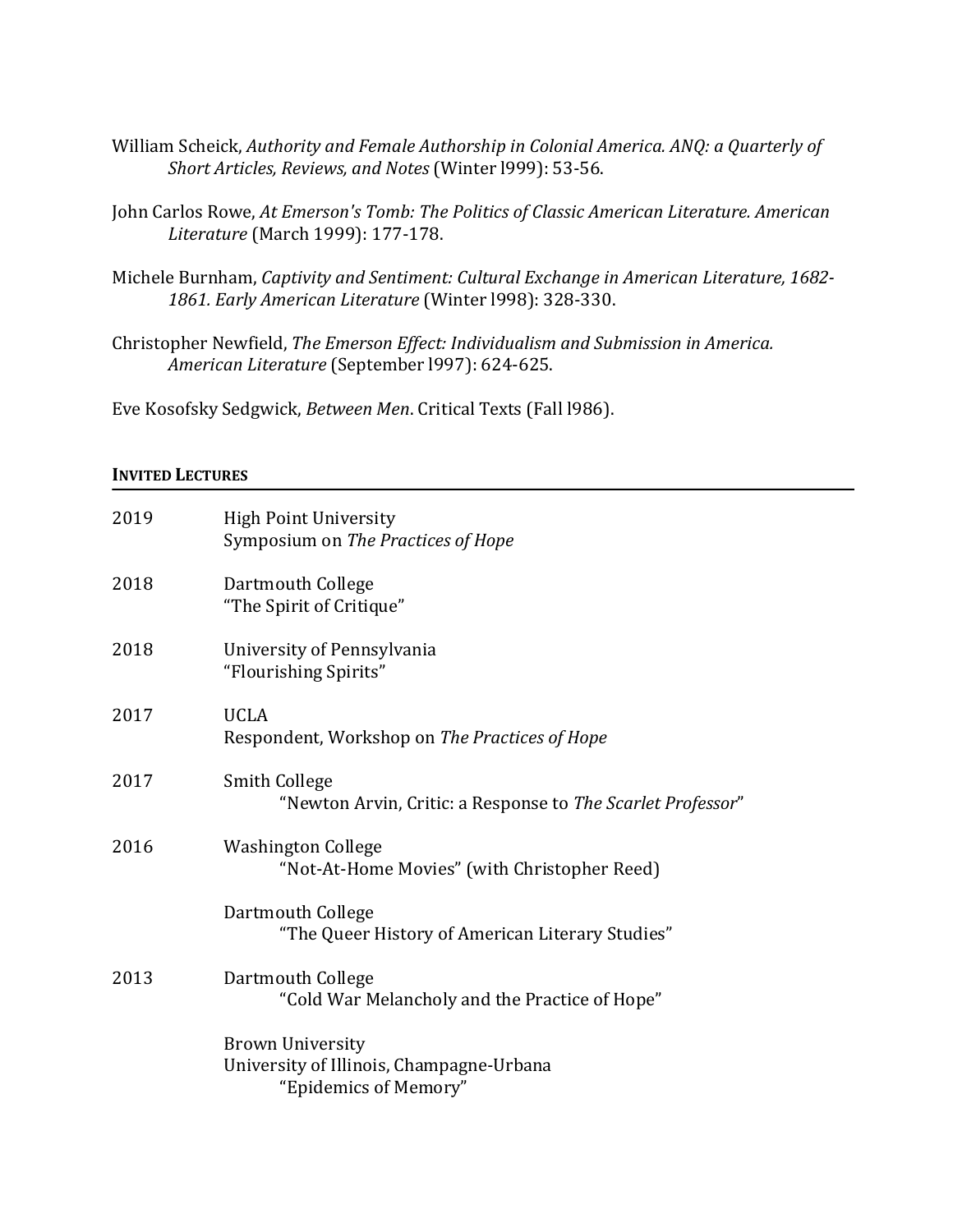|      | <b>Harvard University</b><br>"The Practices of Hope"                                                                                                                                                                                                                        |
|------|-----------------------------------------------------------------------------------------------------------------------------------------------------------------------------------------------------------------------------------------------------------------------------|
| 2012 | Fordham University<br>"Melville's Cold War Allegories and the Politics Allegories and the<br>Politics of Criticism"                                                                                                                                                         |
|      | Penn State University<br>"Turning Back," Turn, Turn, Turn Symposium                                                                                                                                                                                                         |
| 2010 | The University of Pittsburgh<br>The University of Utah<br>"The Practices of Hope and Other Critical Dispositions"                                                                                                                                                           |
|      | Pennsylvania State University<br>The Rhetorical President in Early America, sponsored by Center for<br>Democratic Deliberation and the Institute for the Arts and<br>Humanities.<br>"The Sentimental Executive; or, Why I Don't Care for the Early<br>American Presidency." |
| 2009 | Pennsylvania State University<br><b>IAH Resident Fellows Presentation</b><br>"I Like America: Granville Hicks' Smalltown Aestehtics"                                                                                                                                        |
|      | Pennsylvania State University<br>Weiss Seminar, Philadelphia in the Age of Franklin<br>Respondent. Samuel Otter, "Philadelphia Stories."                                                                                                                                    |
|      | University of Alabama, Birmingham<br>Alumni Lecture<br>"Intimations: What Literature can Teach about Democracy"                                                                                                                                                             |
|      | Dartmouth Institute for American Studies<br>"Ideality Politics"                                                                                                                                                                                                             |
|      | <b>Bates College</b><br>"De-Generation: Queer Theory's Bad Memories"                                                                                                                                                                                                        |
| 2008 | Notre Dame University<br>"Humanism Without Humans"                                                                                                                                                                                                                          |
| 2007 | The Huntington Library<br>Symposium on Nineteenth-Century Literary Aesthetics<br>"Aesthetic Sociality"                                                                                                                                                                      |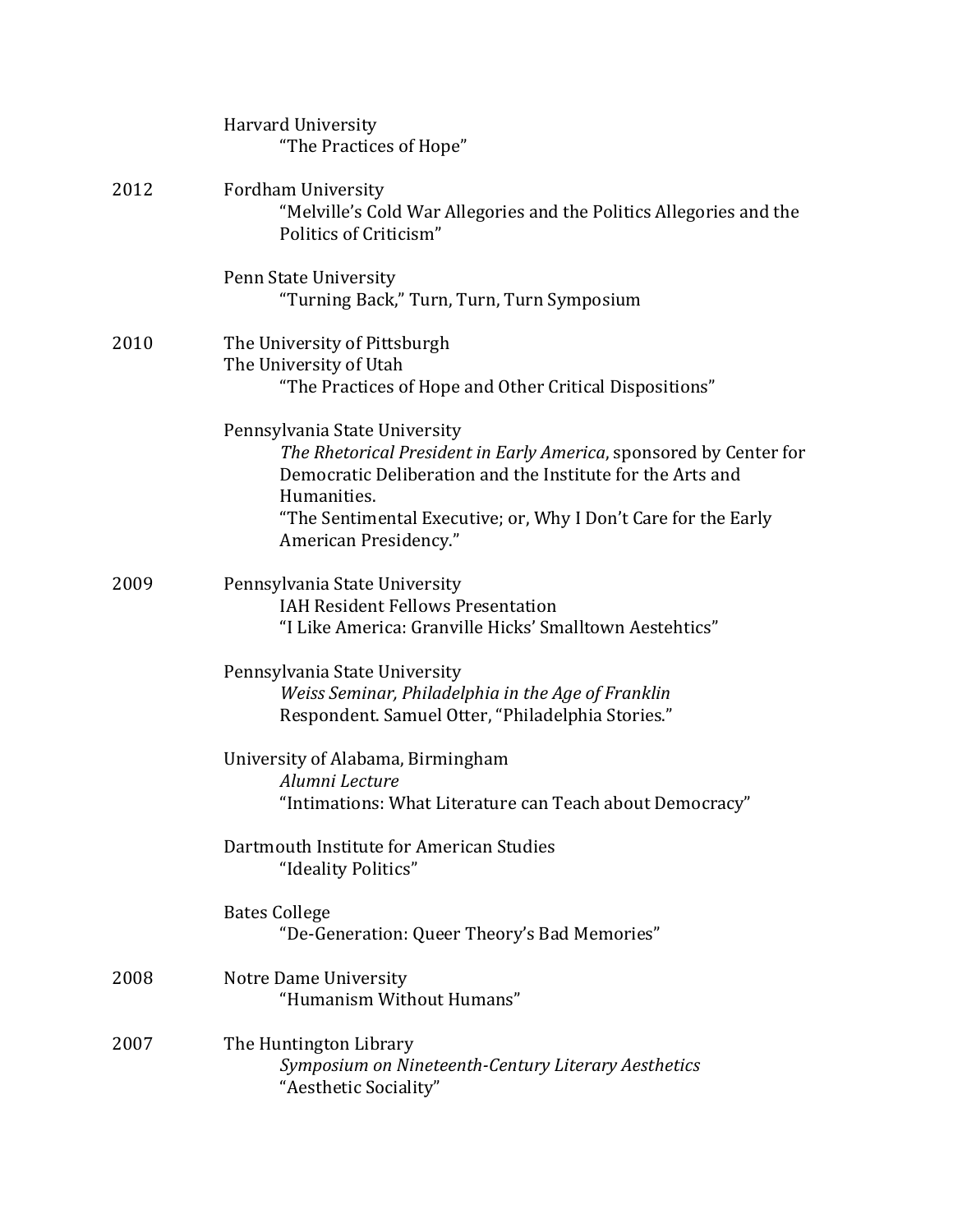| 2006      | Vanderbilt University<br>"Humanism without Humans"<br>Political Feelings Symposium                                                                                                                                          |
|-----------|-----------------------------------------------------------------------------------------------------------------------------------------------------------------------------------------------------------------------------|
| 2005      | University of California, Los Angeles<br>"Bad Associations: Interiority, Institutionality, and Anti-Catholicism"                                                                                                            |
| 2005      | Chicago Historical Society<br>"Lincoln's Queer Intimacies"<br>Panel presentation with Jay Grossman (Northwestern), Martha Vicinus<br>(Michigan), and Victoria Brown (Grinnell).                                             |
|           | University of Chicago<br>"Aesthetics and the End(s) of Cultural Studies" (with Russ<br>Castronovo)<br>Workshop in American Culture                                                                                          |
| 2003-2007 | Pennsylvania State University, 2007<br>University of Maryland, 2005<br>Northwestern University, 2003<br>Vanderbilt University, 2003<br>"Nervous States, Anxious States, and States of Desire"                               |
| 2002      | Duke University<br>Dartmouth College<br>"The Queer Economies of Desire"<br><b>Futures of American Studies Institute</b>                                                                                                     |
|           | University of Arkansas, Little Rock<br>"Hawthorne's Queer Emotions"                                                                                                                                                         |
| 2001      | University of Illinois, Champaign-Urbana<br>University of Chicago<br>The Workshop in American Culture<br>University of Wisconsin, Madison, March 2001<br>"Abolition's Racial Interiors and the Making of White Civic Depth" |
|           | Dartmouth College<br>Michigan State University<br>"The Genealogy of a Democratic Crush"                                                                                                                                     |
| 2000      | Lake Forest College<br>"Queer Outlaws? Angels in America, Bowers V. Hardwick, and the<br>Queering of Law"                                                                                                                   |
| 1999      | Northwestern University                                                                                                                                                                                                     |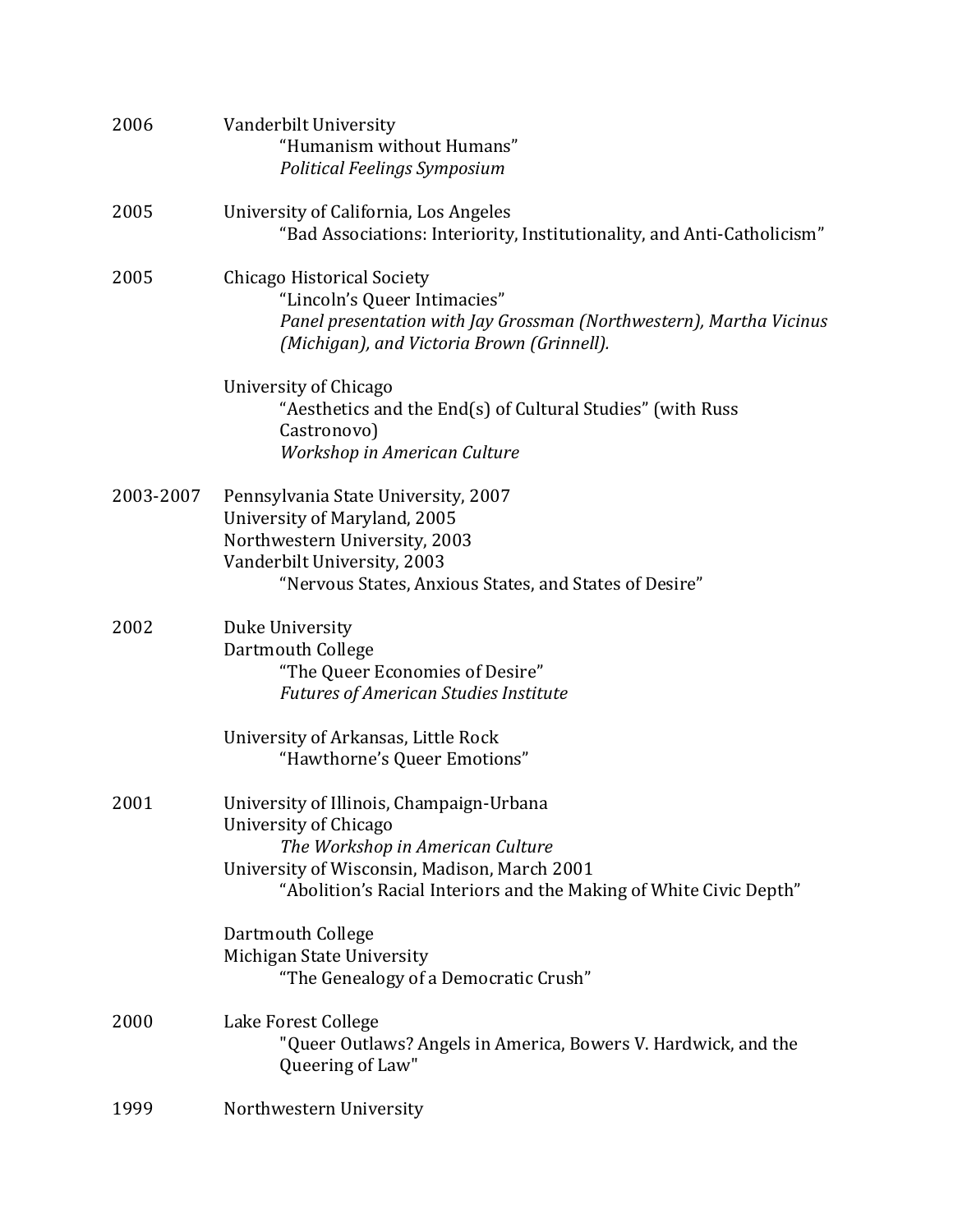|           | "Citizenship and Sexual Difference"<br>Contested Citizenship Symposium                                                                                                                                                                                                                          |
|-----------|-------------------------------------------------------------------------------------------------------------------------------------------------------------------------------------------------------------------------------------------------------------------------------------------------|
|           | Newberry Seminar in Early American History<br>"The Crying Game: William Lloyd Garrison's Sympathetic Address and<br>the Whitening of the Civil Sphere"                                                                                                                                          |
| 1998      | The University of Chicago<br>"Sex Panics, Sex Publics, Sex Memories"<br>The Workshop in Gay and Lesbian Studies                                                                                                                                                                                 |
|           | Lake Forest College<br>"Cruising Foucault"                                                                                                                                                                                                                                                      |
| 1997      | The Newberry Library<br>"Performing Unfreedom: Three Suburban Tales of Racial Discipline<br>and National Belonging"<br><b>Fellows Seminar</b>                                                                                                                                                   |
| 1996      | University of Pennsylvania, April 1996<br>"The Way We Were: The Politics of Memory in the Queer Public<br>Sphere"                                                                                                                                                                               |
|           | University of Western Ontario<br>"That Was Not My Idea of Independence: The Captivity of Patty<br>Hearst"                                                                                                                                                                                       |
| 1992-1993 | Columbia University (1993)<br>Wellesley College (1992)<br>"Bound and Determined: Class, Gender, and Ethnicity in Civil War<br><b>Captivity Narratives"</b>                                                                                                                                      |
|           | Southern Methodist University (November 1992)<br><b>Washington College (December 1993)</b><br>"Catherine Did It: The Theory and Performance of Gay Activism and<br>the Basic Instinct Protests"                                                                                                 |
| 1993      | <b>University of Southern Maine</b><br>"Creating New England." I delivered three lectures on New England<br>Puritanism and American Studies methodology, colonial women's<br>literature, and Benjamin Franklin for a summer institute sponsored by<br>the NEH and the Maine Humanities Council. |
|           | <b>Bowdoin College</b><br>"The Great Gatsby and American Modernism: Urban Sexuality and the<br>Unreliable Narrator"                                                                                                                                                                             |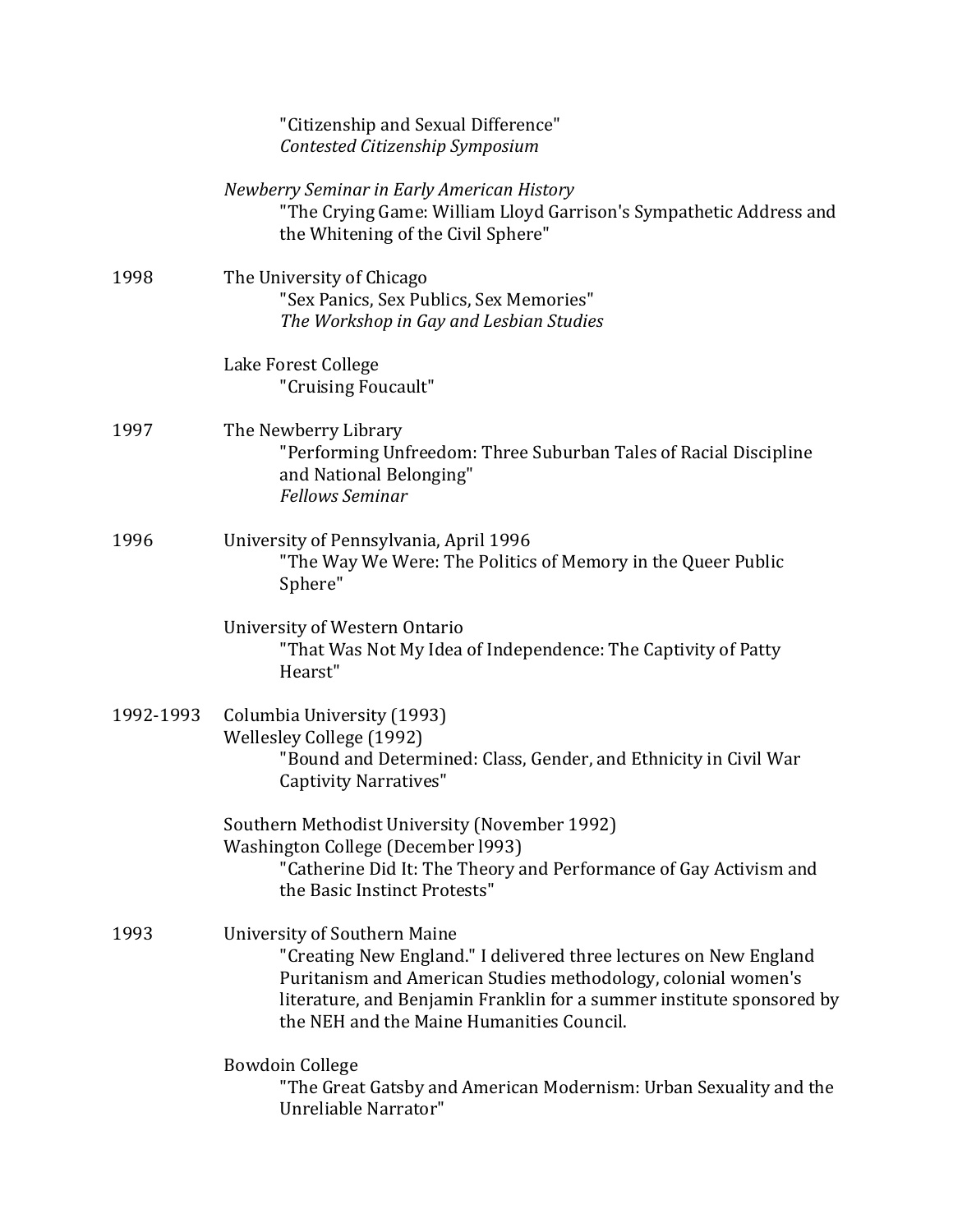|           | State University of New York/Binghamton<br>Keynote address, Subjectivity and Agency Conference                                                                                                                                            |
|-----------|-------------------------------------------------------------------------------------------------------------------------------------------------------------------------------------------------------------------------------------------|
| 1992      | Newberry Library, Chicago<br>"The Wilderness of Fiction: Women's Literature and the<br>'Autobiographical' Captivity Narrative"                                                                                                            |
| 1991-1992 | Bates College (1992)<br>University of Maine/Farmington (October 1991) (with Leigh Gilmore)<br>"En/gendering American Modernism: Gertrude Stein and Djuna<br>Barnes."<br>Maine Humanities Council and the Maine Educational Collaborative. |
| 1989-1991 | University of Colorado (April 1991)<br>University of Chicago (January 1991)<br>Bowdoin College (October 1989)<br>"Rebel Without a Closet"                                                                                                 |

## **CONFERENCE PAPERS**

"Melville and Materialism," Melville Society Conference, July, 2019. "When Leftist Criticism becomes Right-wing." President's Panel. MLA, January, 2019.

Respondent, "Margaret Jane Sweat and the Queer Imagination," MLA, January, 2018

"Approaching Ahab Blind," *Herman Melville Society Conference*, Kings College London, July 2017.

"Returning the Vision to Visionary Compacts." MLA, 2017.

- "Reframing Literary Formalism." Division in Lesbian and Gay Studies Panel. MLA, 2017.
- "Imagination." C19: the Society for Nineteenth-Century Americanists, UNC-Chapel hill, 2016.
- Chair and respondent. "Other Dimensions in/for the Nineteenth Century." C19: the Society for Nineteenth-Century Americanists, 2016.

"Democracy? Really?" MLA, 2015.

"Cyrus Pinkham's Not-at-Home Movies" (with Christopher Reed). Gay Studies in Language and Literature Panel. MLA, 2015.

"Visionary Commons." C19: the Society for Nineteenth-Century Americanists, 2014.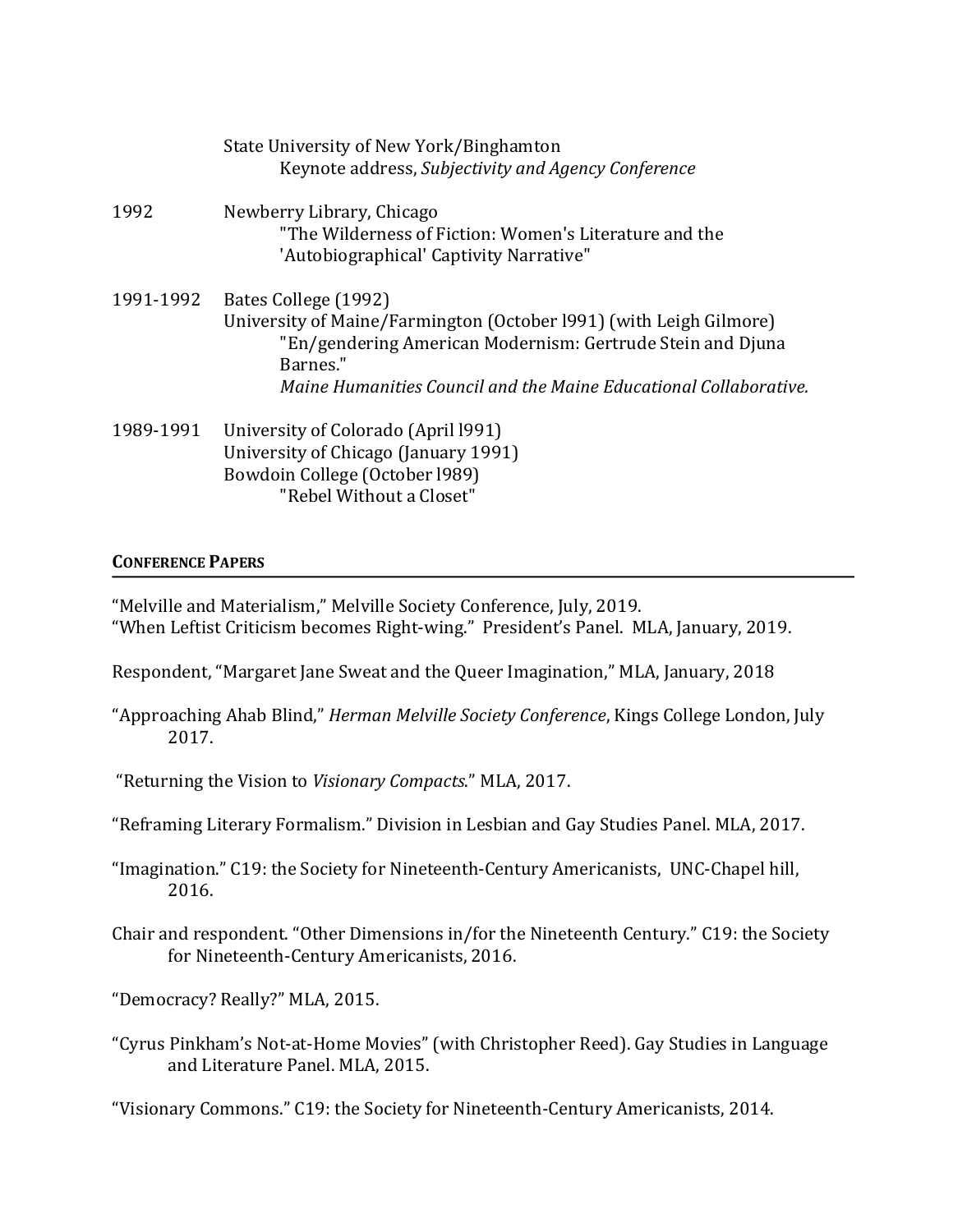- "Intimations: Queer Subculture and Social Vision in the Antebellum Novel." Gay and Lesbian Division Panel. MLA, 2013.
- "Cold War Melancholy, Cold War Hopes." Nineteenth-Century American Literature Division Panel. MLA, 2013.
- "Citizenship and Belonging? A Call for Imaginative Belonging." Keynote Roundtable. Society for the Study of American Women Writers, October 2012.
- "Imagining After History." Society of Early Americanists Conference, February 2011.
- "Aesthetics Beyond the Actual." American Literature Association Conference, May 2010.
- "Sustainable Revolution in a Post-Interior Democracy; or, the Other 9/11." MLA Convention, December 2009.
- Roundtable participant. New approaches to Sexuality in Nineteenth-Century American Literature. MLA Convention, December 2009.
- Roundtable participant. New approaches to Democratic Studies. ASA Convention, November 2009.
- "Teaching, Hopefully." President's Forum. MLA Convention, December 2008.
- Chair. Melville and His Critics. Melville Society panel. MLA, December 2008.
- "Publishing in PMLA." MLA, December 2008.
- "Talking Heads" (with Eric Norton). Nineteenth-Century American Literature Division Panel. MLA, December 2007.
- "Gray Gardening." Pleasure Now! Panel. MLA, December 2007.
- Chair. "New Approaches to Early American Interiority." American Literature Before 1800 Division Panel. MLA, December 2006.
- Chair. "Nineteenth-Century American Literature and the State." Nineteenth-Century American Literature Division Panel. MLA, December 2005.
- Panel in Honor of Gillian Brown. ASA, November, 2005.
- Chair. Nineteenth-Century American Literature Division Panel on the Bicentennial of the Haitian Revolution. MLA, December 2004.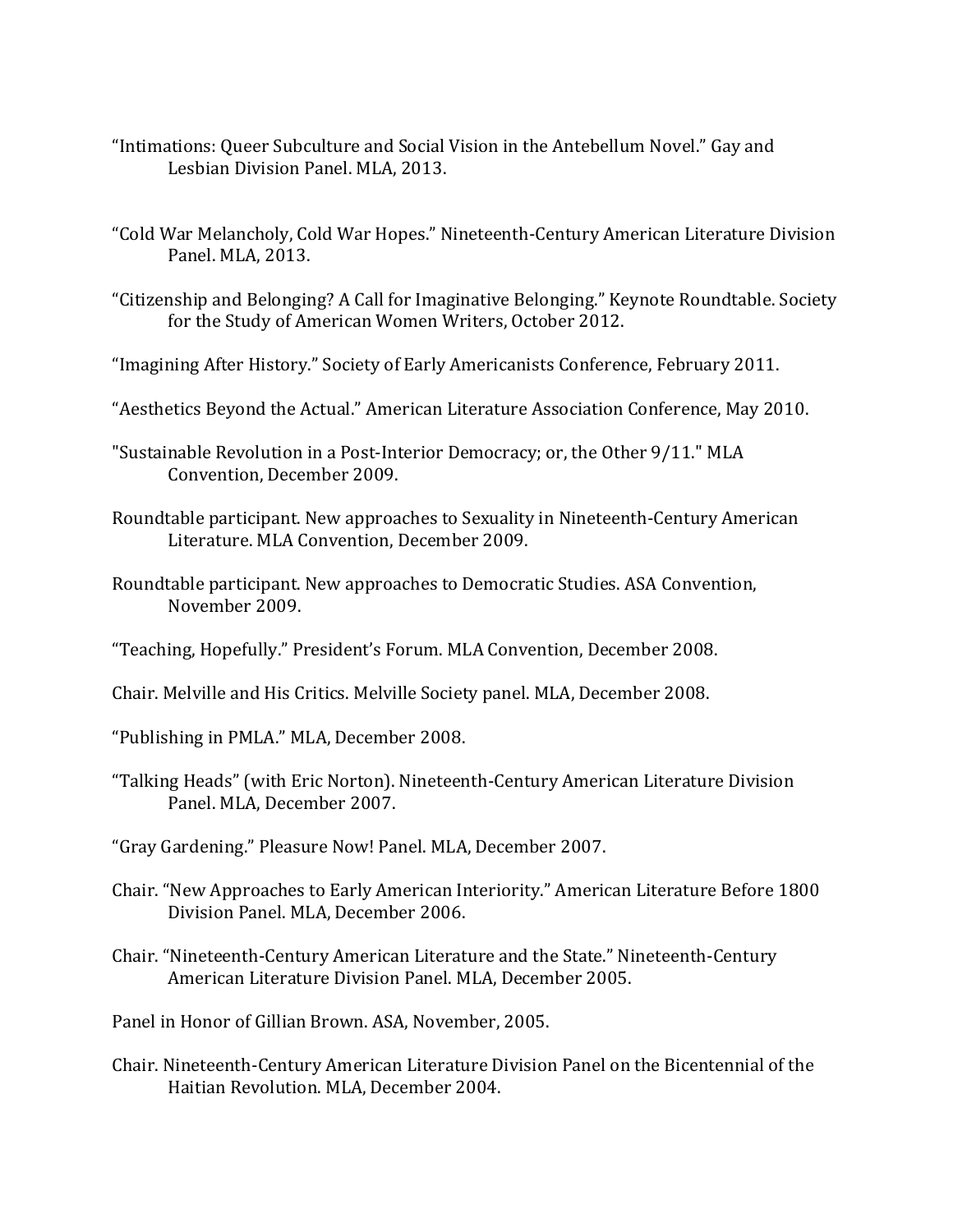"Melville's Institutions." Melville-Douglass Conference, New Bedford, MA, June 2005.

- "Francis Lieber and the Problematics of Publicity." American Studies Association, Atlanta. November, 2004.
- "Aestheticizing Modernity." Modernist Studies Association, Vancouver. October 2004.
- "Nervous States." Division on Literary Criticism panel. MLA, December 2003.
- Roundtable discussion of Herman Melville's Pierre. Herman Melville Society panel. MLA Convention, December 2003.
- Chair. "Nowhere Near Parnassus: Sensational Aesthetics in Antebellum America." MMLA Convention, November 2003.
- "America the Beautiful." American Studies Association Conference, Hartford, CT, October 2003.
- Chair. "'New' Aesthetics in the Nineteenth Century." Nineteenth-Century American Literature Division Panel. MLA Convention, New York City, December 2002.
- "The Intimate Nation." American Literature Before 1800 Division Panel. MLA Convention, New York City, December 2002.
- "Hawthorne's Queer Emotions." Modern Language Association Conference, New Orleans, December 2001. Also delivered at the Hawthorne Society Conference, Smith College, June 2002.
- Chair (with Ivy Schweitzer), "Louisiana and the Crossing of Cultures." Nineteenth-Century American Literature Division Panel, MLA Conference, New Orleans, December 2001.
- "The Revolution Will Not Be Novelized: Insurrectory Organization in Martin Delany's Blake." American Studies Association Conference, Washington D.C., November 2001.
- "A Living Sermon Against Sin: Public Scandal, Private Desire." Nineteenth- Century American Literature Division Panel. MLA Convention, Washington D.C. I also chaired this panel. December 2000.
- "Beginning in Death: The Citizen's Character and the End of Potential." American Literature to 1800 Division Panel. MLA Convention, Washington D.C., December 2000.
- "A Good Head for Empire: Phrenology and Whitman's Franklin Evans." American Studies Association Convention, Detroit. October 2000.
- Respondent. "Queer Unions, Then and Now." Future of the Queer Past Conference, University of Chicago. September 2000.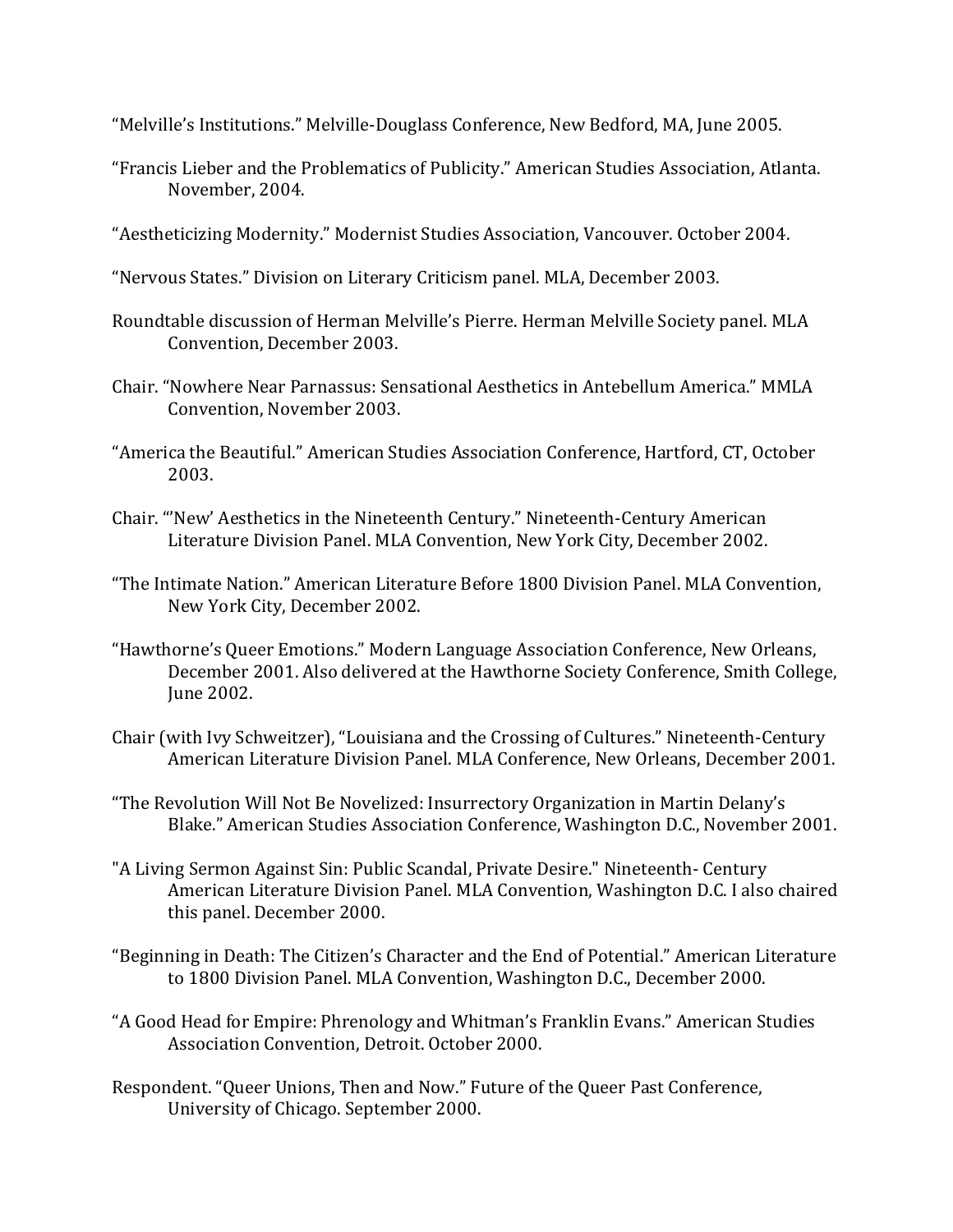- "Monica: the Musical." Narrative Conference, Atlanta. April 2000. Also delivered at the International Conference on Social Theory. Lexington, KY., May 2000.
- Chair, "Sexing the Republic." First Annual Conference of the Society for Early Americanisms. Charleston. March 1999.
- "Whose Side Are You On? Relational Identity and the Ethics of Reading (in) Mary Rowlandson's Captivity Narrative," written with Lorrayne Carroll (University of Southern Maine). First Annual Conference of the Society for Early Americanisms. Charleston. March 1999.
- "'A Stupendous Republican Imposture: Abolition Anti-Nationalism and the Citizen-Form" American Studies Association Conference, Seattle. November 1998.
- "The Open Secret of Sex and Nation: On Personal Criticism," Narrative Conference, Northwestern University, April 1998.
- "Abolition Pedagogy, Cultural Conflict, and the Whitening of America," American Literature Before 1800 Division Panel, MLA Convention, Toronto. December 1997.
- "Abolition and the Race of National Address," American Studies Association Conference, Washington D.C., November 1997.
- "Capturing America: Captivity Narratives and the Dis-figuration of National Identity," American Literature Association, San Diego. June 1996.
- Chair, "Celluloid Closets." 6th North American Conference on Lesbian, Gay, and Bisexual Studies, University of Iowa. November 1994.
- "'Race' and 'Gender' in the American Captivity Narratives." American Ethnic Studies Association Conference, Salt Lake City. March 1993.
- "Catherine Did It: The Theory and Performance of Gay Activism and the Basic Instinct Protests," Unnatural Acts Conference, University of California/Riverside. February 1993. Also presented at the "What Is Modern?" Conference at the University of Massachusetts Amherst. October 1992.
- "Captivity, Colonization, and the Domestication of Columbus," American Literature Before 1800 Division Panel, MLA Convention, New York City. December 1992.
- "Patty Hearst Among the Ministers," Maine Women's Studies Conference, Bowdoin College. April 1990.
- "Nightsweats on Elm Street: Disease, Desire, and the Horror Film," Politics and Pedagogy Conference, Yale University. October 1989.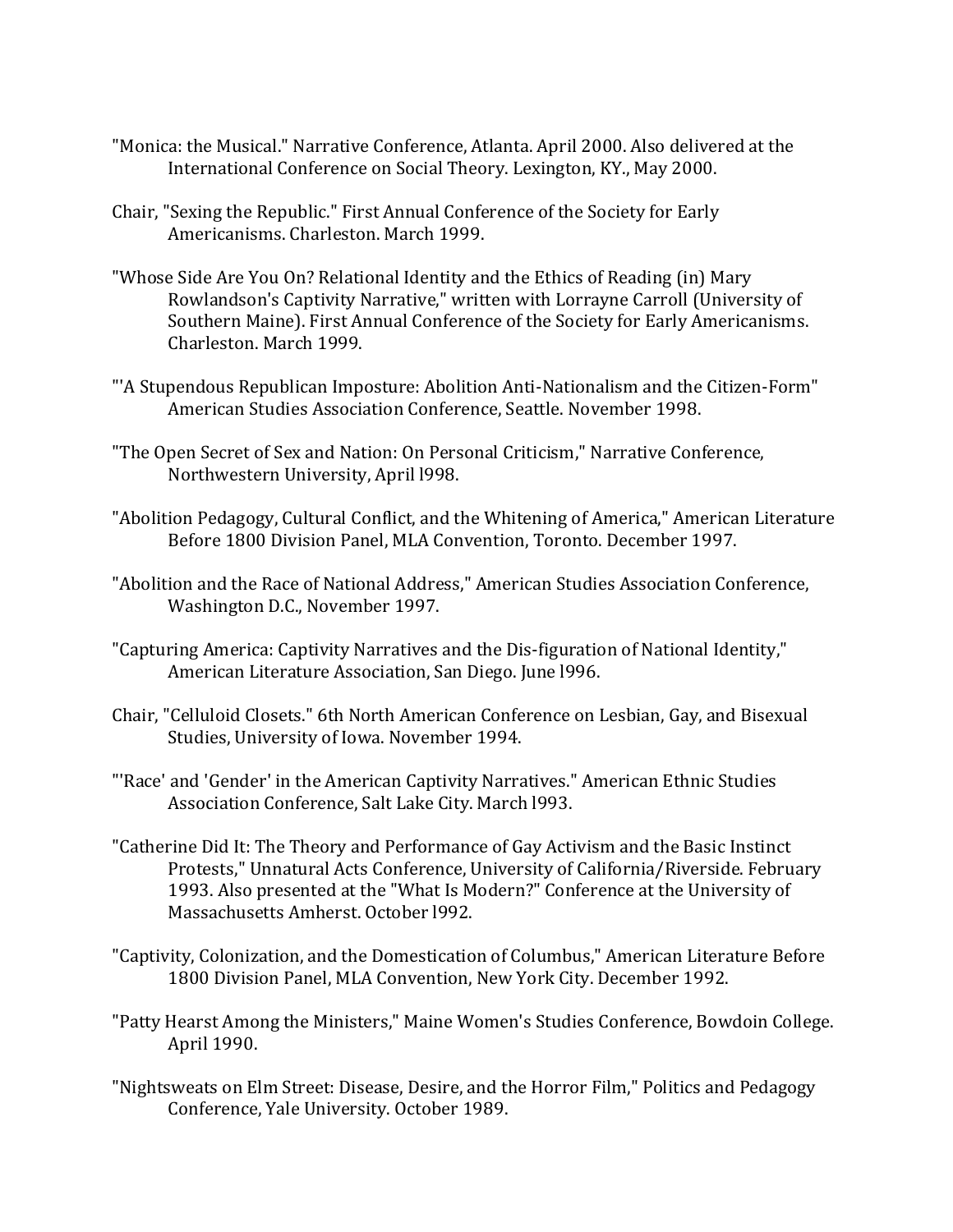- "Who's Afraid of Lytton Strachey?: Feminism, Essentialism, and the Problem of 'Men'," NEMLA Convention, Providence, R.I. March 1988.
- "The Narrative Critique of A Consenting Adult," Facing the Future Conference, Yale University. April 1985.
- "Rebel Without a Closet," MLA Convention, New York City. December 1985.
- "What Difference Does It Make? Deconstruction 'In the Waiting Room'" Mid-Hudson MLA Convention, Poughkeepsie, N.Y. November 1984.

### **FELLOWSHIPS AND PRIZES**

## **PROFESSIONAL SERVICE**

| 2018-2021 | MLA William Riley Parker Prize Selection Committee                           |
|-----------|------------------------------------------------------------------------------|
| 2012-2017 | Co-editor (with Dana Nelson), [19: the Society for Nineteenth-Century        |
|           | Americanists.                                                                |
| 2017      | Hench Fellowship Application Reviewer, American Antiquarian Society.         |
| 2010      | Co-founder (with Hester Blum) C19: the Society of Nineteenth-Century         |
|           | Americanists.                                                                |
| 2010      | Co-organizer (with Hester Blum and Sean Goudie), Imagining a New Century:    |
|           | the First Convention of C19: the Society of Nineteenth-Century Americanists. |
| 2007-2009 | Elections Committee, MLA.                                                    |
| 2004-2007 | Elected (Midwest Region) Delegate, MLA Delegate Assembly.                    |
| 2004-2005 | American Literature Section Advisory Board, MLA.                             |
|           | Advisory Board, Queer Folk/Colored Folk, a lecture series/workshop at        |
|           | Northwestern University.                                                     |
| 2000-2001 | Davis Prize Selection Committee.                                             |
| 2000-2004 | MLA Nineteenth Century American Literature Division Executive Committee.     |
| 2004-2005 | President, Division in Nineteenth-Century American Literature, MLA.          |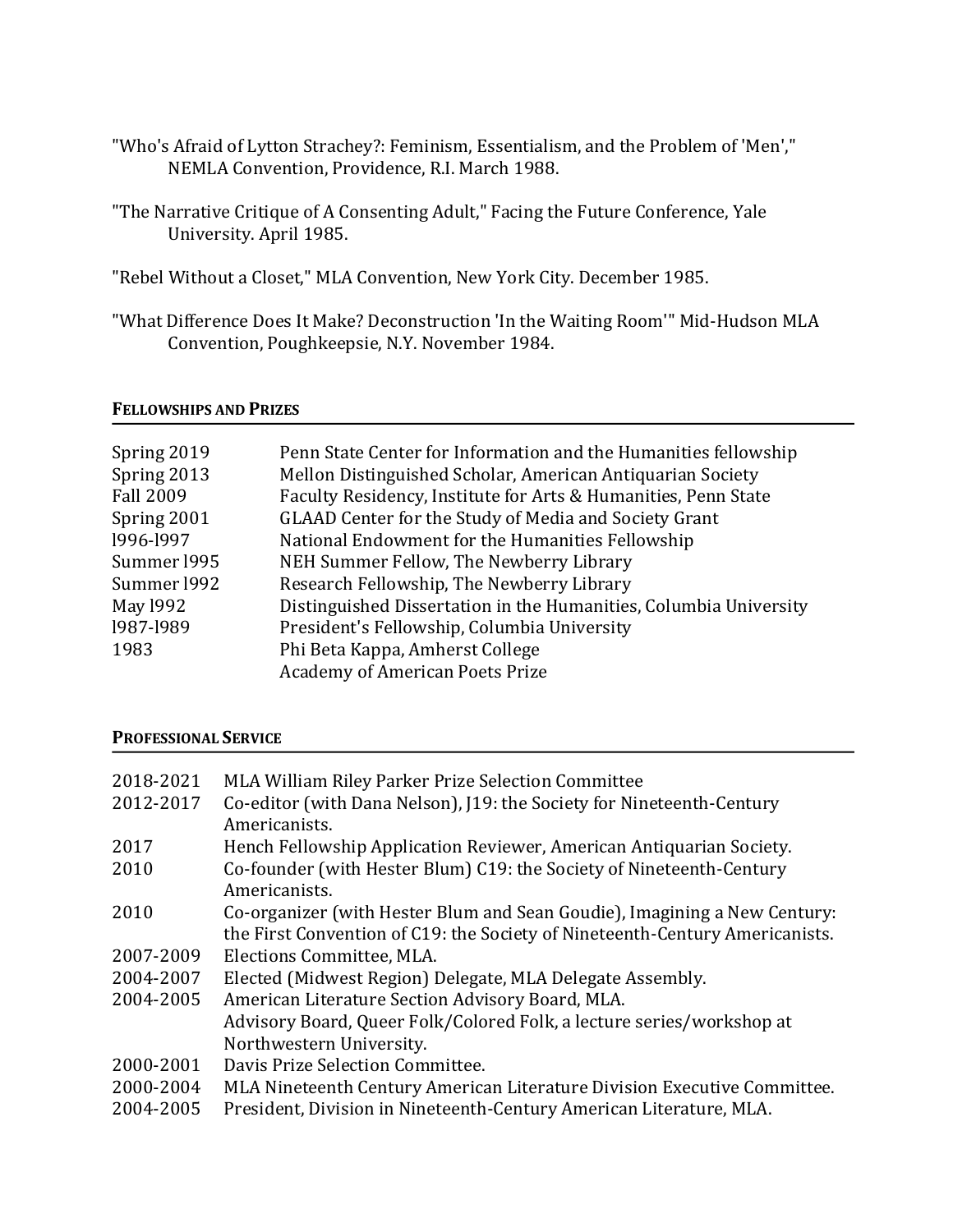Manuscript reviewer: the University of Chicago Press, Duke University Press, the University of Minnesota Press, University of Pennsylvania Press, University of North Carolina Press, Harvard University Press, Broadview Press, Southern Michigan University Press, PMLA, Early American Literature, American Literature, American Quarterly, American Literary History, ESQ, Signs, differences, Penn State Press, *[19*, Fordham University Press.

Promotion/tenure reviewer: University of Pittsburgh, Boston University, Hunter College, Haverford College, University of California, Los Angeles, Ohio State University, University of Southern Alabama, CUNY, Tulane University, NYU, University of Pennsylvania, Fordham University, Gettysburg College, Oakland University, Duke University, Brown University, Purdue University, University of California, Davis, University of Texas-Arlington, Georgetown University, University of Albany, Louisiana State University, Lewis & Clark, Queens University, Brown University, University of Massachusetts, Lowell, Fordham University, SUNY Albany, University of Illinois, Champagne-Urbana, CUNY Graduate Center, King's College London, Syracuse University, Boston University, Northeastern University, University of Pittsburgh, Hunter College, University of Virginia.

## **DEPARTMENT/UNIVERSITY SERVICE**

At Penn State:

| 2018           | Faculty, First Book Institute (I have done this every year but one since the<br>FBI was started. |
|----------------|--------------------------------------------------------------------------------------------------|
| 2018           | Ad Hoc Committee on Climate                                                                      |
| 2018-2021      | Graduate Council                                                                                 |
| 2018-2021      | Graduate Committee on Academic Standards                                                         |
|                | March 2018, Paper presenter, CALS Symposium, "Critique and Institutions"                         |
| Feb. 2018      | Mentoring Program, "Ready for Publication" Workshop                                              |
| Spring 2018    | Ad Hoc Committee on Climate and Civility                                                         |
| 2016-2019      | Personnel Committee (Chair, 201-2018                                                             |
| 2016-2017      | Ad Hoc Committee on Hiring Priorities (Chair)                                                    |
| 2016           | Ad Hoc Committee on Assessment Indicator List.                                                   |
| 2008-2010      | Personnel Committee.                                                                             |
|                | Co-founder (with Hester Blum) of C19: the Society of Nineteenth-Century                          |
|                | Americanists.                                                                                    |
| May 2010       | Co-organizer (with Hester Blum and Sean Goudie) of "Imagining: A New                             |
|                | Century," the inaugural conference of C19.                                                       |
| 2008-          | Administrator, Imaginary Vistas lecture series.                                                  |
|                | Co-author (with Hester Blum and Sean Goudie) of an NEH Collaborative                             |
|                | Research Grant.                                                                                  |
| 2007-2008      | Chair, Search Committee, Early American Literature.                                              |
|                | Advisory Board, Center for American Literary Studies.                                            |
| Sept-Dec. 2010 | Advisory Board, Taxing Visions: Financial Episodes in Late                                       |
|                | Nineteenth-Century American Art, Palmer Museum of Art.                                           |